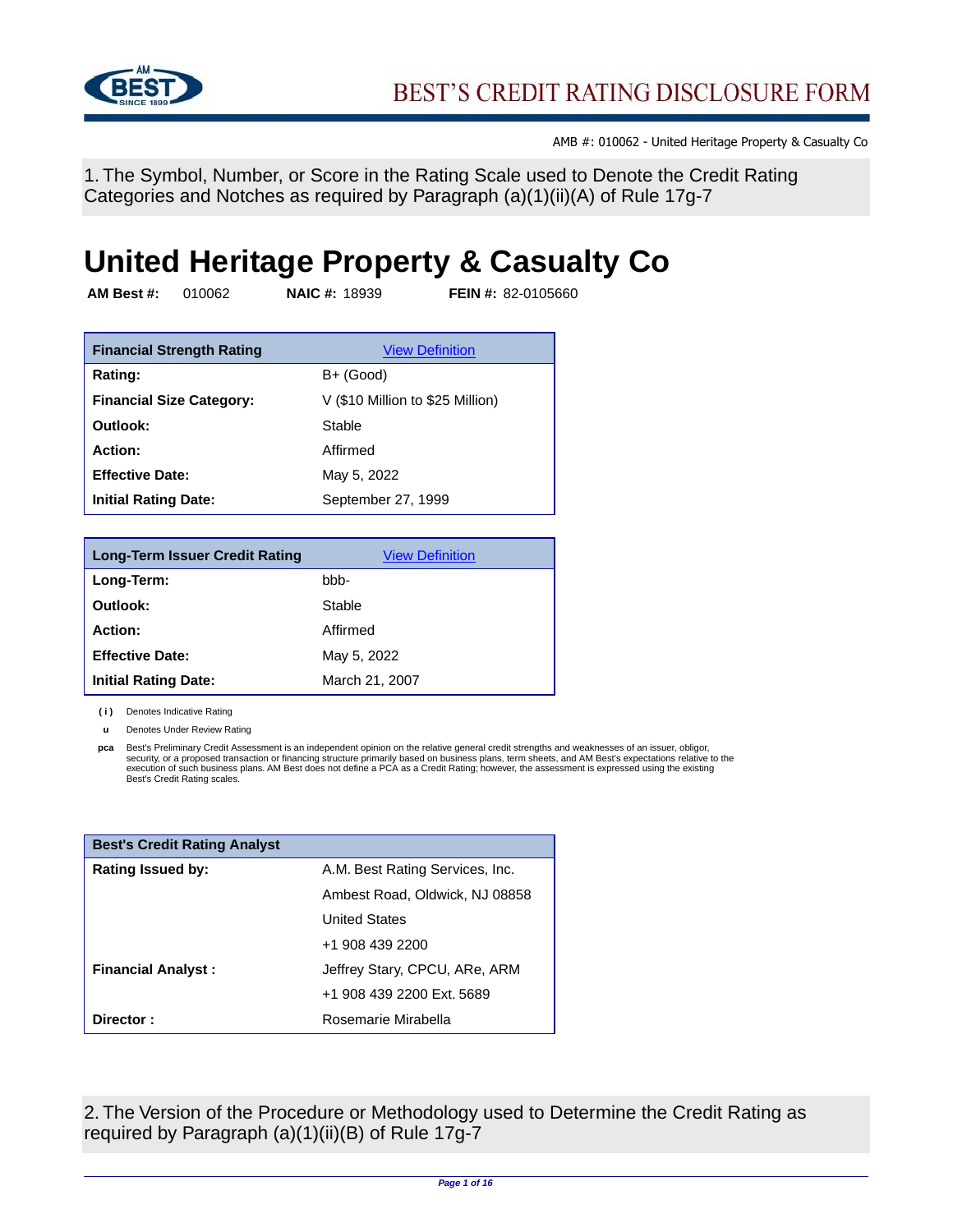

| <b>Rating Methodology and Criteria Report:</b>                                                                        | <b>Version</b> |  |
|-----------------------------------------------------------------------------------------------------------------------|----------------|--|
| The following Methodologies and Criteria Procedures were used at the time of and the basis for the proposed<br>rating |                |  |
| <b>Best's Credit Rating Methodology</b>                                                                               | 11/13/2020     |  |
| <b>Catastrophe Analysis in A.M. Best Ratings</b>                                                                      | 10/13/2017     |  |
| <b>Available Capital &amp; Holding Company Analysis</b>                                                               | 10/13/2017     |  |
| <b>Scoring and Assessing Innovation</b>                                                                               | 03/05/2020     |  |
| <b>Understanding BCAR for U.S. Property/Casualty Insurers</b>                                                         | 06/03/2021     |  |

# 3. The Main Assumptions and Principles used to Construct the Procedures and Methodology used to Determine the Credit Rating as required by Paragraph (a)(1)(ii)(C) of Rule 17g-7

# **Assumptions**

Based on historical experience and AM Best's transition studies, ratings typically move no more than one or two notches when Rating Actions occur. However, certain factors could cause larger scale movement in the ratings. AM Best identifies the following primary factors as having the potential to significantly affect ratings:

- Data accuracy and reliability
- Interest rates
- Investment impairments
- Liquidity
- Equity markets
- Catastrophe model risk
- Reinsurance market capacity and credit risk
- Mortality risk
- Morbidity risk
- Holding company/affiliates
- Country risk
- Regulatory risk

## **Elements of Country Risk**

AM Best defines country risk as the risk that country-specific factors could adversely affect an insurer's ability to meet its financial obligations. Country risk is evaluated and incorporated into all of AM Best's credit ratings. As part of evaluating country risk, AM Best identifies the various risks within a country that may directly or indirectly affect an insurance company.

AM Best separates these risks into three main categories: economic risk, political risk and financial system risk. Given AM Best's particular focus on the insurance industry, financial system risk is further divided into two sections: insurance risk and non-insurance financial system risk.

Economic risk is the likelihood that fundamental weaknesses in a country's economy will cause adverse developments for an insurer. AM Best's determination of economic risk evaluates the state of the domestic economy, government finances, and international transactions, as well as prospects for growth and stability.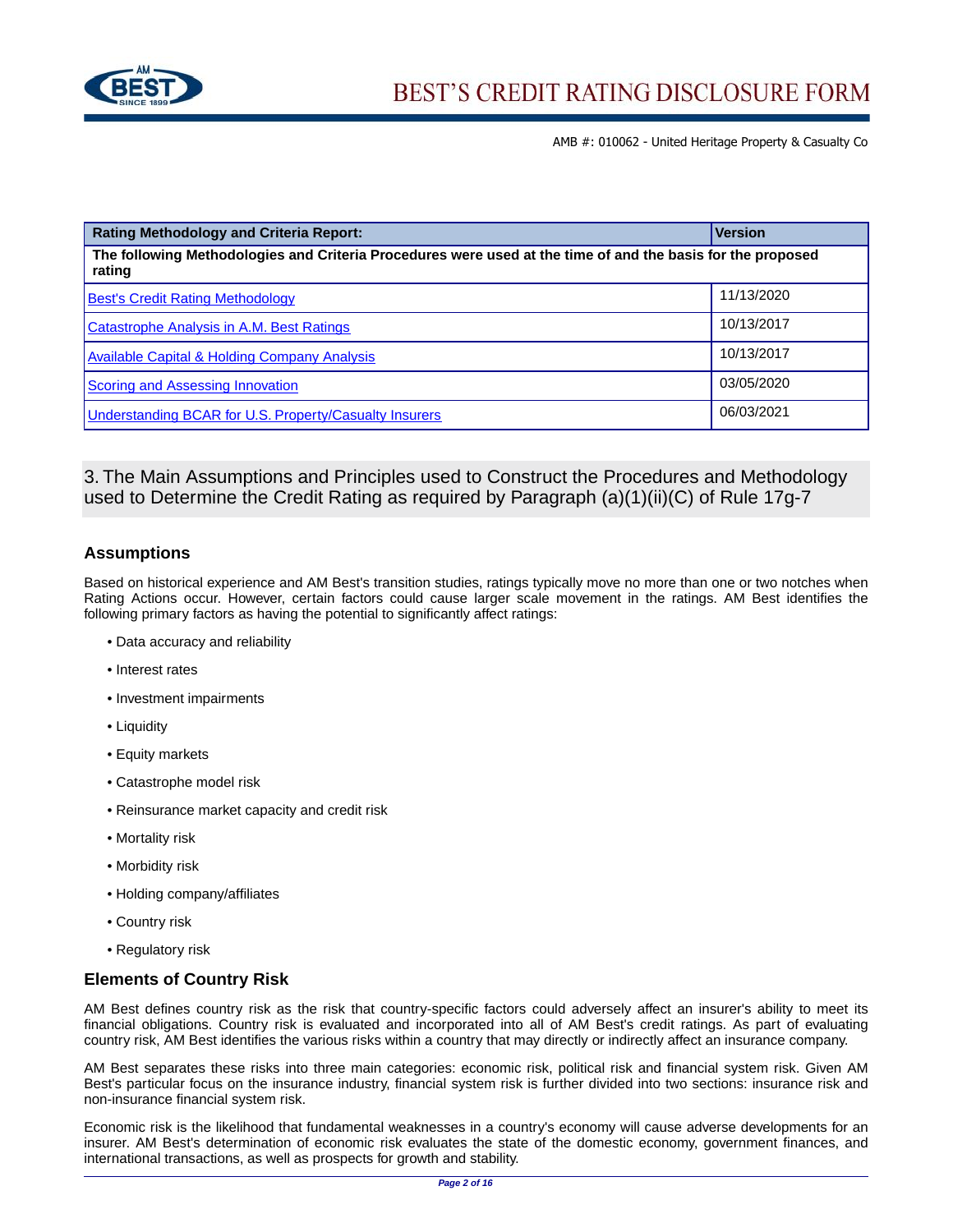

Political risk is the likelihood that governmental or bureaucratic inefficiencies, societal tensions, an inadequate legal system or international tensions will cause adverse developments for an insurer. Political risk comprises the stability of a government and society, the effectiveness of international diplomatic relationships, the reliability and integrity of the legal system and business infrastructure, the efficiency of the government bureaucracy, and the appropriateness and effectiveness of the government's economic policies.

Financial system risk (non-insurance) is the risk that financial volatility may erupt due to inadequate reporting standards, weak banking systems or asset markets, or poor regulatory structure. Non-insurance financial system risk considers a country's banking system, accounting standards, financial market development, and government finances, and assesses how vulnerable the financial system is to external or internal volatility. Basel II & III, World Bank Insolvency Principles and international accounting standards are referenced in the analysis, as are the performances of banks, equity indices and fixed-income securities.

Insurance risk is the risk that the insurance industry's levels of development and public awareness, transparency and effectiveness of regulation, reporting standards, and regulatory sophistication will contribute to a volatile financial system and compromise an insurer's ability to pay claims. Insurance risk, which AM Best considers as a distinct subsection of financial system risk, is addressed separately because of the importance of, and AM Best's specific focus on, the industry. The determination is based heavily on the Insurance Core Principles (ICP) of the International Association of Insurance Supervisors (IAIS). AM Best employs a sizable subset of the 28 ICPs by organizing them into three categories: 1) government commitment to an open and well-regulated insurance industry; 2) adequacy of supervisory authority and its supporting infrastructure; and 3) insurer accountability.

#### **Country Risk Tiers**

The assignment of CRTs to score ranges is based on AM Best's assertion that the risk in countries can be categorized loosely to provide a basis of comparison, provided that country-by-country differences are acknowledged. Therefore, CRTs can be classified, in a typical scenario, by the following:

• CRT-1: A country receiving a CRT-1 assignment is characterized by a predictable and transparent political environment, legal system and business infrastructure, a sophisticated financial system regulation with deep capital markets, and a mature insurance industry framework.

• CRT-2: A country receiving a CRT-2 assignment is characterized by a predictable and transparent political environment, legal system and business infrastructure, sufficient financial system regulation, and a mature insurance industry framework.

• CRT-3: A country receiving a CRT-3 assignment is characterized by a developing political environment, legal system, business infrastructure, capital market, and insurance regulatory structure.

• CRT-4: A country receiving a CRT-4 assignment is characterized by a relatively unpredictable and nontransparent political, legal and business environment with an underdeveloped capital market, and a partially to fully inadequate insurance regulatory structure.

• CRT-5: A country receiving a CRT-5 assignment is characterized by an unpredictable and opaque political, legal and business environment with weak rule of law, lower human development and social instability, a limited, illiquid or nonexistent capital market, and a nascent insurance industry.

In short, as country risk increases (as measured by a higher Country Risk Tier), the distribution of ratings generally migrates down the rating scale. This same relationship effectively applies to any significant category of risk an insurer faces, i.e., higher risk exposure places pressures upon financial stability.

# 4. The Potential Limitations of the Credit Rating as required by Paragraph (a)(1)(ii)(D) of Rule 17g-7

#### Please refer to the **Guide to Best's Credit Ratings** for the following:

- **•** [1\(a\). Usage of Ratings and Limitations](http://www3.ambest.com/ambv/ratingmethodology/openpdf.aspx?ubcr=1&ri=1465#Comments)
- **•** [8. Best's Rating Scales: Categories and Symbols](http://www3.ambest.com/ambv/ratingmethodology/openpdf.aspx?ubcr=1&ri=1465#Scales)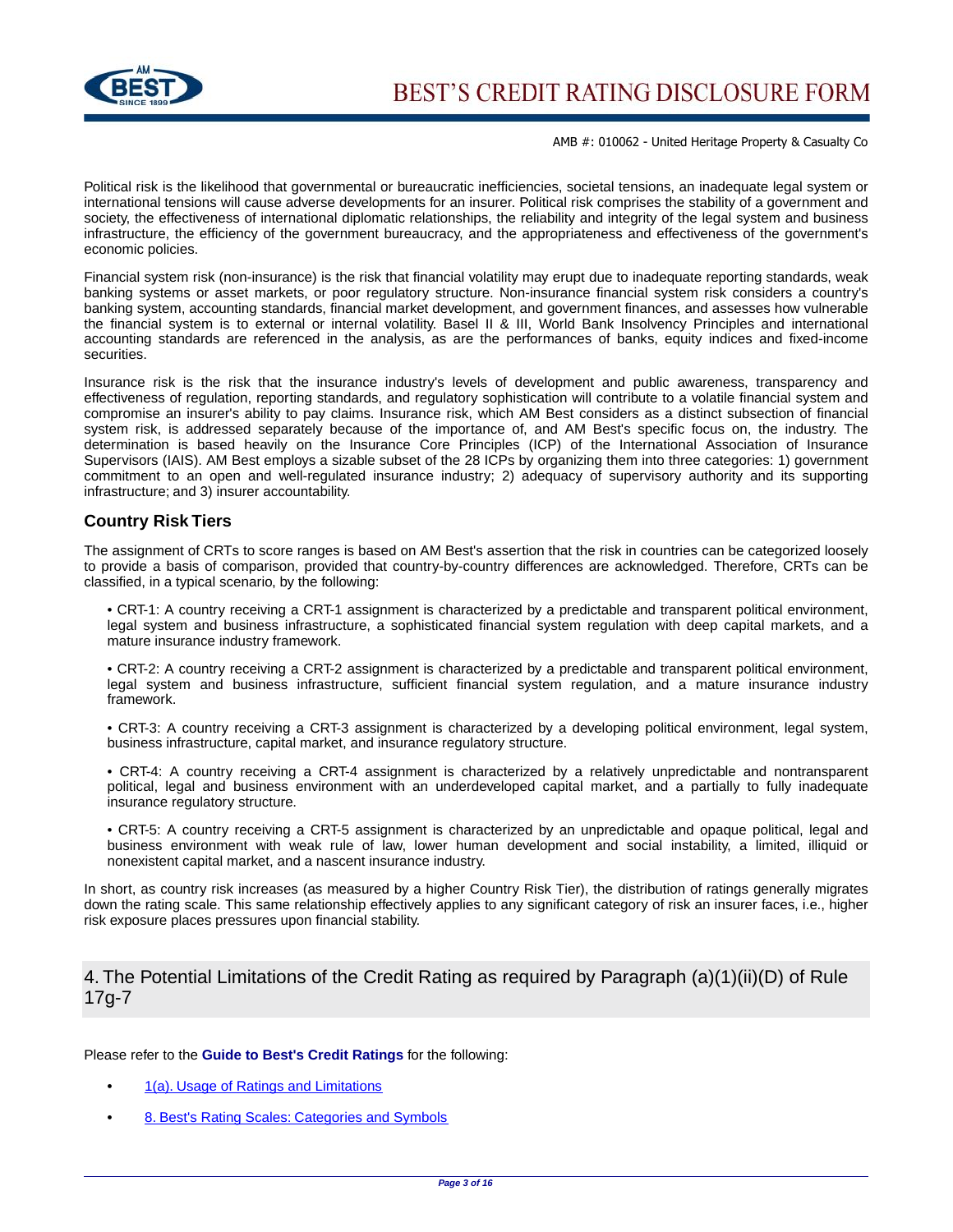

5. Information on the Uncertainty of the Credit Rating as required by Paragraph (a)(1)(ii)(E) of Rule 17g-7

Please refer to the **Guide to Best's Credit Ratings** for the following:

**•** [2\(b\)ii. Quality of Information](http://www3.ambest.com/ambv/ratingmethodology/openpdf.aspx?ubcr=1&ri=1465#Quality)

6. Use of Third Party Due Diligence in Taking the Credit Rating Action as required by Paragraph (a)(1)(ii)(F) of Rule 17q-7

AM Best Company did not use due diligence services of a third party in taking the Rating Action. This disclosure only applies to Rating Actions associated with asset-backed securities as defined by section 3(a)(79) of the Securities Exchange Act of 1934, as amended.

7. How Servicer or Remittance Reports were used, and with what Frequency, to Conduct Surveillance of the Credit Rating as required by Paragraph (a)(1)(ii)(G) of Rule 17g-7

## **How Servicer / Remittance reports were used:**

Not Applicable

**Frequency of surveillance:**

Not Applicable

8. A Description of the Types of Data about the Obligor, Issuer, Security, or Money Market Instrument that were Relied Upon for the Purpose of Determining the Credit Rating as required by Paragraph (a)(1)(ii)(H)(i) of Rule 17g-7

Please refer to the **Guide to Best's Credit Ratings** for the following:

- **•** [2\(b\). Compile Information](http://www3.ambest.com/ambv/ratingmethodology/openpdf.aspx?ubcr=1&ri=1465#Compile)
- **•** [2\(b\)i. Material Sources of Information](http://www3.ambest.com/ambv/ratingmethodology/openpdf.aspx?ubcr=1&ri=1465#Sources)

9. An Overall Assessment of the Quality of Information Available and Considered in Determining the Credit Rating as required by Paragraph (a)(1)(ii)(I) of Rule 17g-7

Please refer to the **Guide to Best's Credit Ratings** for the following:

- **•** [2\(b\)i. Material Sources of Information](http://www3.ambest.com/ambv/ratingmethodology/openpdf.aspx?ubcr=1&ri=1465#Sources)
- **•** [2\(b\)ii. Quality of Information](http://www3.ambest.com/ambv/ratingmethodology/openpdf.aspx?ubcr=1&ri=1465#Quality)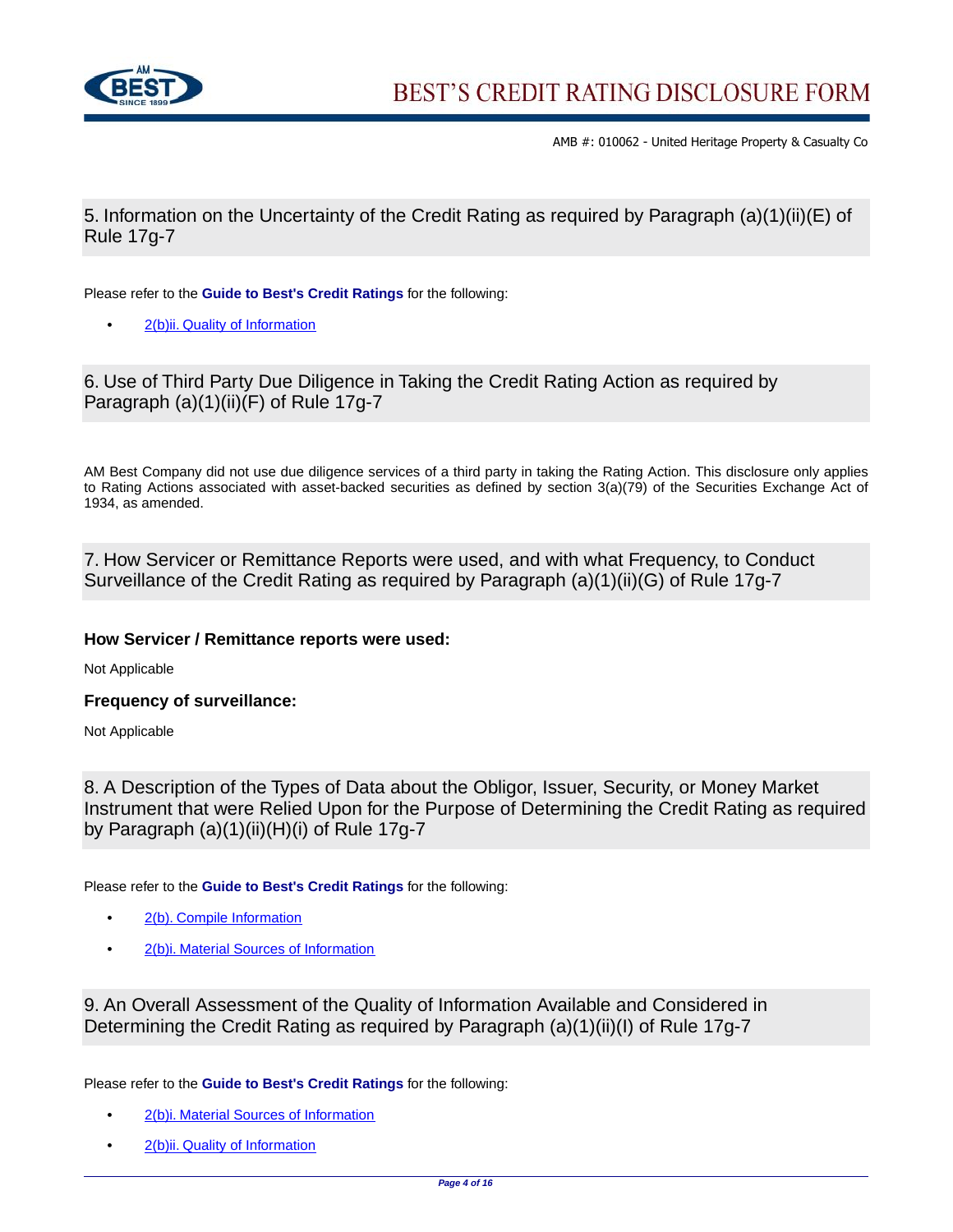

# 10. Information Relating to Conflicts of Interest as required by Paragraph (a)(1)(ii)(J) of Rule 17g-7

1) AM Best Company has been paid to determine the Credit Rating by the obligor being rated or the issue, underwriter, depositor, or sponsor of the security or money market instrument being rated.

| <b>Rating Opinion Characteristics</b> |               |
|---------------------------------------|---------------|
| Solicited                             | Participating |

2) AM Best Company was also paid for services by the company other than determining Credit Ratings during the most recently ended fiscal year.

Please refer to the **Guide to Best's Credit Ratings** for the following:

**•** [1\(d\). Not an Investment Advisor or Consultant](http://www3.ambest.com/ambv/ratingmethodology/openpdf.aspx?ubcr=1&ri=1465#Investment)

11. An Explanation or Measure of the Potential Volatility of the Credit Rating as required by Paragraph (a)(1)(ii)(K) of Rule 17g-7

### **Factors and Magnitude - Change Rating:**

Negative rating action may occur following a decline in risk-adjusted capitalization that results in a weakening of overall balance sheet strength. Potential rating impact:Minor

Positive rating action may occur following a strengthening of the company's balance sheet supported by profitable operating results. Potential rating impact:Minor

NOTE: Only a rating committee can make a rating decision and the above referenced factors would be taken into consideration, along with all available relevant information in determining a Rating Action. However, the magnitude of a potential change in the rating that could reasonably occur as a result of the impact of the factors listed above are characterized by the following summary chart:

| <b>Rating Change</b><br>Characterization | <b>Number of ICR Notches</b><br>(Up or Down) |
|------------------------------------------|----------------------------------------------|
| Minor                                    | $0 - 1$                                      |
| Moderate                                 | $2 - 3$                                      |
| Severe                                   | > 3                                          |

12. The Information on the Content of the Information of the Credit Rating as required by Paragraph (a)(1)(ii)(L) of Rule 17g-7

#### **(1) Rating History and Performance**

**•** [Financial Strength / Issuer Credit Rating History](http://ratings.ambest.com/CompanyProfile.aspx?AltSrc=135&ambnum=10062#hist)

## **(2) Expected Probability of Default and Expected Loss**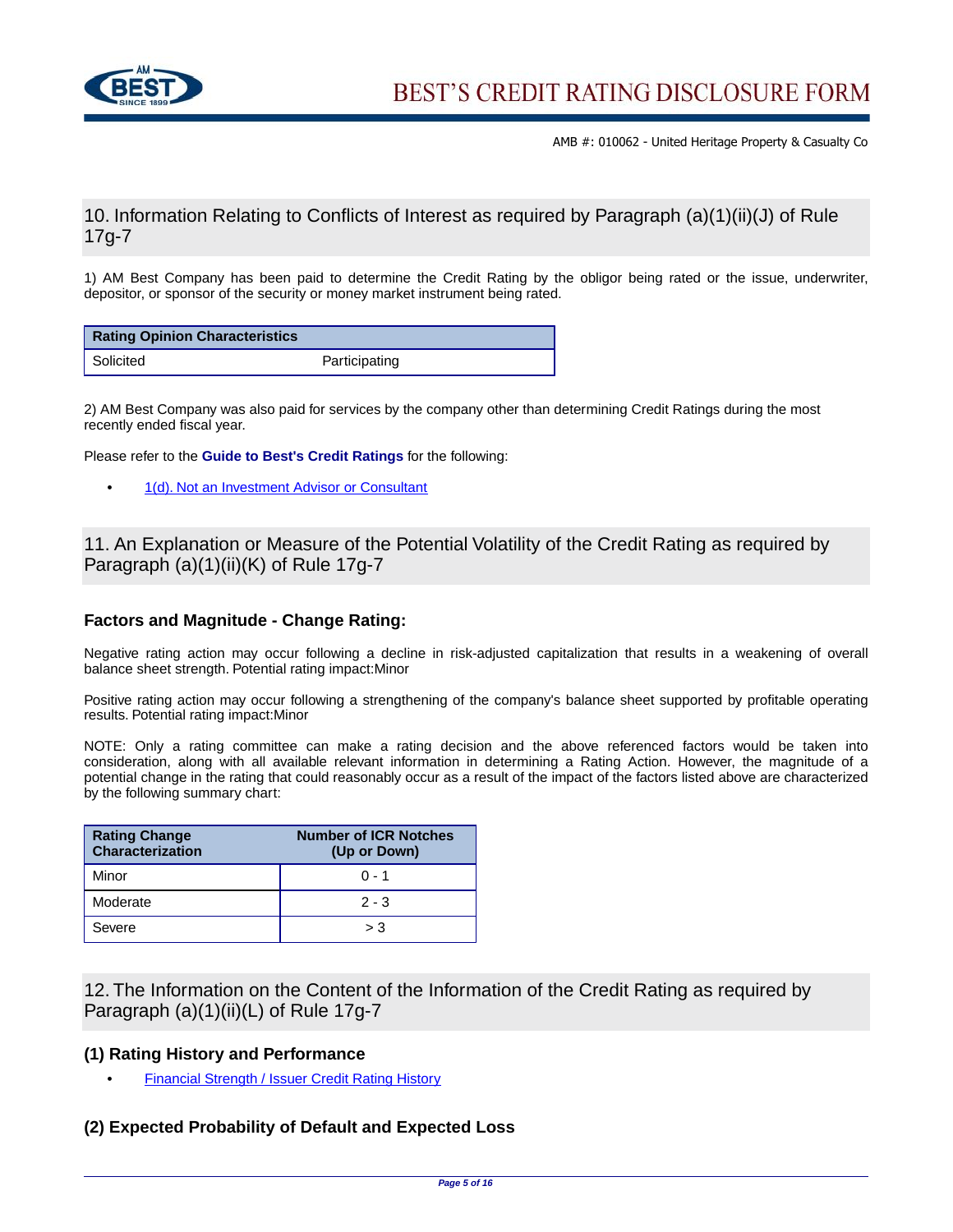

The Commission states that it does not expect NRSROs to alter the meanings of their Credit Ratings or rating procedures and methodologies to conform to this disclosure requirement. Rather, the Commission expects NRSROs to provide "information" to the extent it is consistent with their procedures and methodologies for determining Credit Ratings, on the expected probability of default and expected loss in the event of default. According to the Commission, this information could consist of, for example, historical default and loss statistics, respectively, for the class or subclass of the Credit Rating.

AM Best's Credit Ratings generally are intended to indicate the relative degree of credit risk of an obligor or debt instrument rather than reflect a measure of a specific default probability or loss expectation. AM Best is providing the historical default statistics or derivatives of such default statistics to comply with Rule 17g-7(a)(ii)(L)(2). AM Best does not produce any loss statistics related to any classes of Credit Ratings so it has no information about expected loss given default. Furthermore, expected losses given default is not consistent with AM Best's procedures and methodologies for determining Credit Ratings.

| <b>FSR</b> | 1 - Year | 3 - Year | <b>10 - Year</b> |
|------------|----------|----------|------------------|
| $A++$      | $0.00\%$ | $0.00\%$ | 0.00%            |
| A+         | 0.04%    | 0.17%    | 0.51%            |
| A          | 0.04%    | 0.27%    | 1.80%            |
| А-         | 0.15%    | 0.73%    | 2.80%            |
| $B++$      | 0.34%    | 1.45%    | 4.29%            |
| B+         | 0.75%    | 2.16%    | 6.31%            |
| B          | 1.51%    | 4.39%    | 8.81%            |
| B-         | 3.45%    | 6.90%    | 12.07%           |
| $C++$      | 3.97%    | 6.96%    | 11.20%           |
| C+         | 3.51%    | 7.28%    | 11.64%           |
| C          | 3.37%    | 7.37%    | 15.50%           |
| C-         | 11.94%   | 13.95%   | 17.39%           |
| D          | 17.35%   | 22.16%   | 29.41%           |

#### **INSURANCE COMPANY DEFAULT RATES (FSR)**

Note: Data from 1992 to 2018

**1. Impairments as a Proxy for Defaults.** Upon the public placement of a company, via public court order or other international equivalent, into conservation, rehabilitation and/or insolvent liquidation it is designated by AM Best as a Financially Impaired Company (FIC). Supervisory actions undertaken by Insurance Department regulators without court order are not considered impairments for purposes of compiling Securities and Exchange Commission (SEC) Exhibit 1 statistics unless clear direction is given by the regulator to delay or limit policy or contract payments.

There are a number of regulatory oversight actions that may be taken with respect to troubled insurers in which court orders are not sought, such as required company action plans, various forms and levels of supervision, and licensure actions. Companies may be subject to these insurance department orders and actions on multiple occasions, particularly in certain jurisdictions, and while these regulatory actions suggest concern and impose constraints, they are not necessarily indicative of an insurer's inability to meet its ongoing policy and contract obligations.

Additionally, companies that enter voluntary dissolution and are not under financial duress at that time are not counted as financially impaired.

**2. Construction of Default Rates of Insurance Carriers (FSR).** This table was constructed by directly observing the default rates of insurance operating companies rated on the traditional Financial Strength Rating (FSR) scale.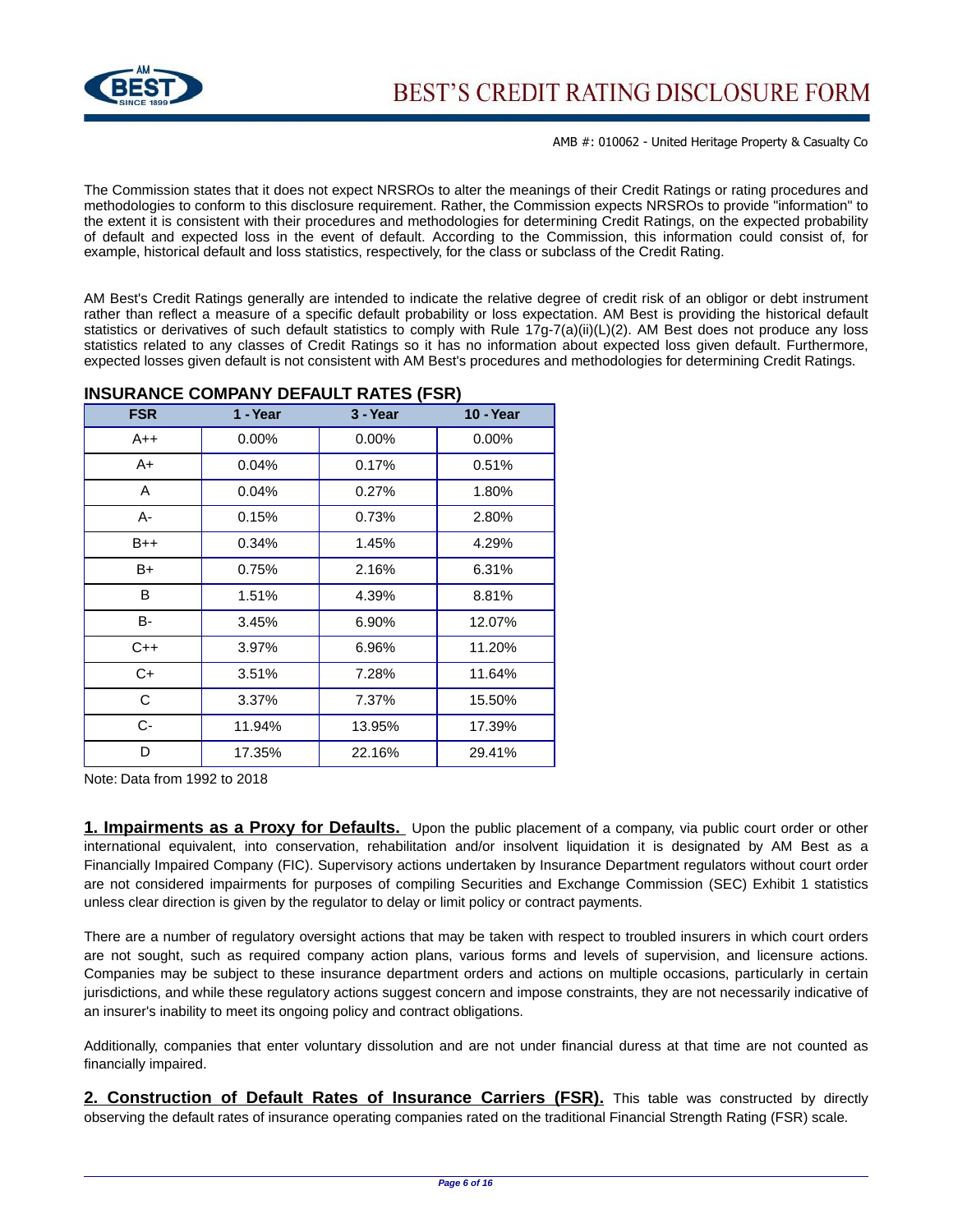

**3. Rating a Measure of Relative Credit Risk.** AM Best's Credit Ratings generally are intended to indicate the relative degree of credit risk of an obligor or debt instrument rather than reflect a measure of specific default probability.

**4. Data Consistent With Submission to the Securities and Exchange Commission.** The data used to calculate default rates in this table is consistent with the data used to calculate the 1-year, 3-year and 10-year default rates for insurers as required by the SEC in Exhibit 1 of Form NRSRO. Unlike the single cohort method of analysis used in the submission to the Commission, however, the calculations in this table reflect the use of the average cohort approach in order to capture the effect of the various economic cycles experienced by insurance carriers since 1992 when the current 13-point FSR scale (A++ to D) was adopted by AM Best.

**5. Data Does Not Necessarily Reflect Default Expectations.** The data in this table does not necessarily reflect our default rate expectations. For example, the fact that we show no default rate for the 1-year "A++" category does not mean that we expect no defaults for this rating. It only means that we have not yet observed any historical defaults over a 1-year period for companies rated "A++".

**6. Data Changes Periodically.** AM Best may periodically change the data in the table if warranted. The reasons for the revisions may be as follows: If AM Best 1) adds more rating cohorts which significantly changes the calculated default rates, 2) changes its criteria for recognizing insurance company defaults, or 3) incorporates new defaults or adjusts existing default data.

| <b>ICRs</b> | 1 - Year | 3 - Year | 10 - Year |
|-------------|----------|----------|-----------|
| aaa         | 0.00%    | 0.00%    | 0.00%     |
| aa+         | $0.00\%$ | $0.00\%$ | 0.00%     |
| aa          | 0.04%    | 0.17%    | 0.51%     |
| aa-         | 0.04%    | 0.17%    | 0.51%     |
| $a+$        | 0.04%    | 0.27%    | 1.80%     |
| a           | 0.04%    | 0.27%    | 1.80%     |
| a-          | 0.15%    | 0.73%    | 2.80%     |
| bbb+        | 0.34%    | 1.45%    | 4.29%     |
| bbb         | 0.34%    | 1.45%    | 4.29%     |
| bbb-        | 0.75%    | 2.16%    | 6.31%     |
| $bb+$       | 1.51%    | 4.39%    | 8.81%     |
| bb          | 1.51%    | 4.39%    | 8.81%     |
| bb-         | 3.45%    | 6.90%    | 12.07%    |
| b+          | 3.97%    | 6.96%    | 11.20%    |
| b           | 3.97%    | 6.96%    | 11.20%    |
| b-          | 3.51%    | 7.28%    | 11.64%    |
| $ccc+$      | 3.37%    | 7.37%    | 15.50%    |
| ccc         | 3.37%    | 7.37%    | 15.50%    |
| CCC-        | 11.94%   | 13.95%   | 17.39%    |
| cc          | 11.94%   | 13.95%   | 17.39%    |
| с           | 17.35%   | 22.16%   | 29.41%    |

## **INSURANCE COMPANY DEFAULT RATES (ICR)**

Note: Default rates based on FSR to ICR Translation.

See Best's Credit Rating Methodology, ICR/FSR Rating Translation Table (Exhibit D.1)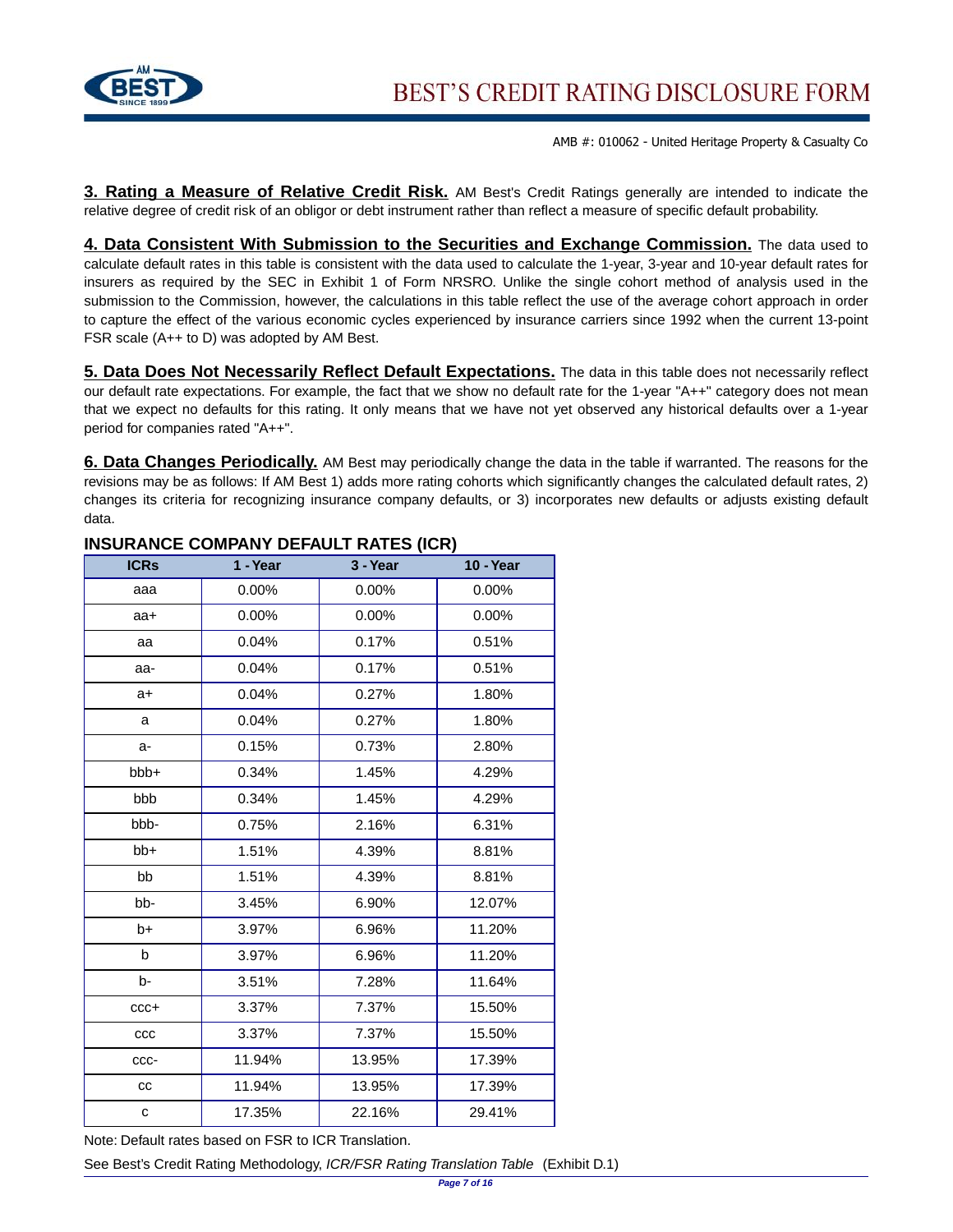

**1. Impairments as a Proxy for Defaults.** Upon the public placement of a company, via public court order or other international equivalent, into conservation, rehabilitation and/or insolvent liquidation it is designated by AM Best as a Financially Impaired Company (FIC). Supervisory actions undertaken by Insurance Department regulators without court order are not considered impairments for purposes of compiling Securities and Exchange Commission (SEC) Exhibit 1 statistics unless clear direction is given by the regulator to delay or limit policy or contract payments.

There are a number of regulatory oversight actions that may be taken with respect to troubled insurers in which court orders are not sought, such as required company action plans, various forms and levels of supervision, and licensure actions. Companies may be subject to these insurance department orders and actions on multiple occasions, particularly in certain jurisdictions, and while these regulatory actions suggest concern and impose constraints, they are not necessarily indicative of an insurer's inability to meet its ongoing policy and contract obligations.

Additionally, companies that enter voluntary dissolution and are not under financial duress at that time are not counted as financially impaired.

**2. Construction of Default Rates of Insurance Carriers(ICR).** This table was not constructed by directly observing the default rates of insurance operating companies rated on the 21-point Issuer Credit Rating (ICR) scale because default data associated with ICRs is sparse. It was constructed by converting each operating company Financial Strength Rating (FSR) to an equivalent ICR based on AM Best's FSR/ICR translation table.

**3. Rating a Measure of Relative Credit Risk.** AM Best's Credit Ratings generally are intended to indicate the relative degree of credit risk of an obligor or debt instrument rather than reflect a measure of specific default probability.

**4. Data Does Not Necessarily Reflect Default Expectations.** The data in this table does not necessarily reflect our default rate expectations. For example, the fact that we show no default rate for the 1-year "aaa" category does not mean that we expect no defaults for this rating. It only means that we have not yet observed any historical defaults over a 1-year period for companies with an equivalent "aaa" rating.

**5. Data Changes Periodically.** AM Best may periodically change the data in the table if warranted. The reasons for the revisions may be as follows: If AM Best 1) adds more rating cohorts which significantly changes the calculated default rates, 2) changes its criteria for recognizing insurance company defaults, or 3) incorporates new defaults or adjusts existing default data.

| <b>ICRS</b> | 1 - Year | 3 - Year | <b>10 - Year</b> |
|-------------|----------|----------|------------------|
| aaa         | $0.00\%$ | $0.00\%$ | $0.00\%$         |
| aa+         | $0.00\%$ | $0.00\%$ | $0.00\%$         |
| aa          | $0.00\%$ | $0.00\%$ | $0.00\%$         |
| aa-         | $0.00\%$ | $0.00\%$ | $0.00\%$         |
| a+          | 0.02%    | 0.08%    | 0.26%            |
| a           | 0.04%    | 0.17%    | 0.51%            |
| a-          | 0.04%    | 0.17%    | 0.51%            |
| $bbb +$     | 0.04%    | 0.27%    | 1.80%            |
| bbb         | 0.04%    | 0.27%    | 1.80%            |
| bbb-        | 0.15%    | 0.73%    | 2.80%            |
| bb+         | 0.34%    | 1.45%    | 4.29%            |
| bb          | 0.34%    | 1.45%    | 4.29%            |
| bb-         | 0.75%    | 2.16%    | 6.31%            |

## **CORPORATE DEFAULT RATES**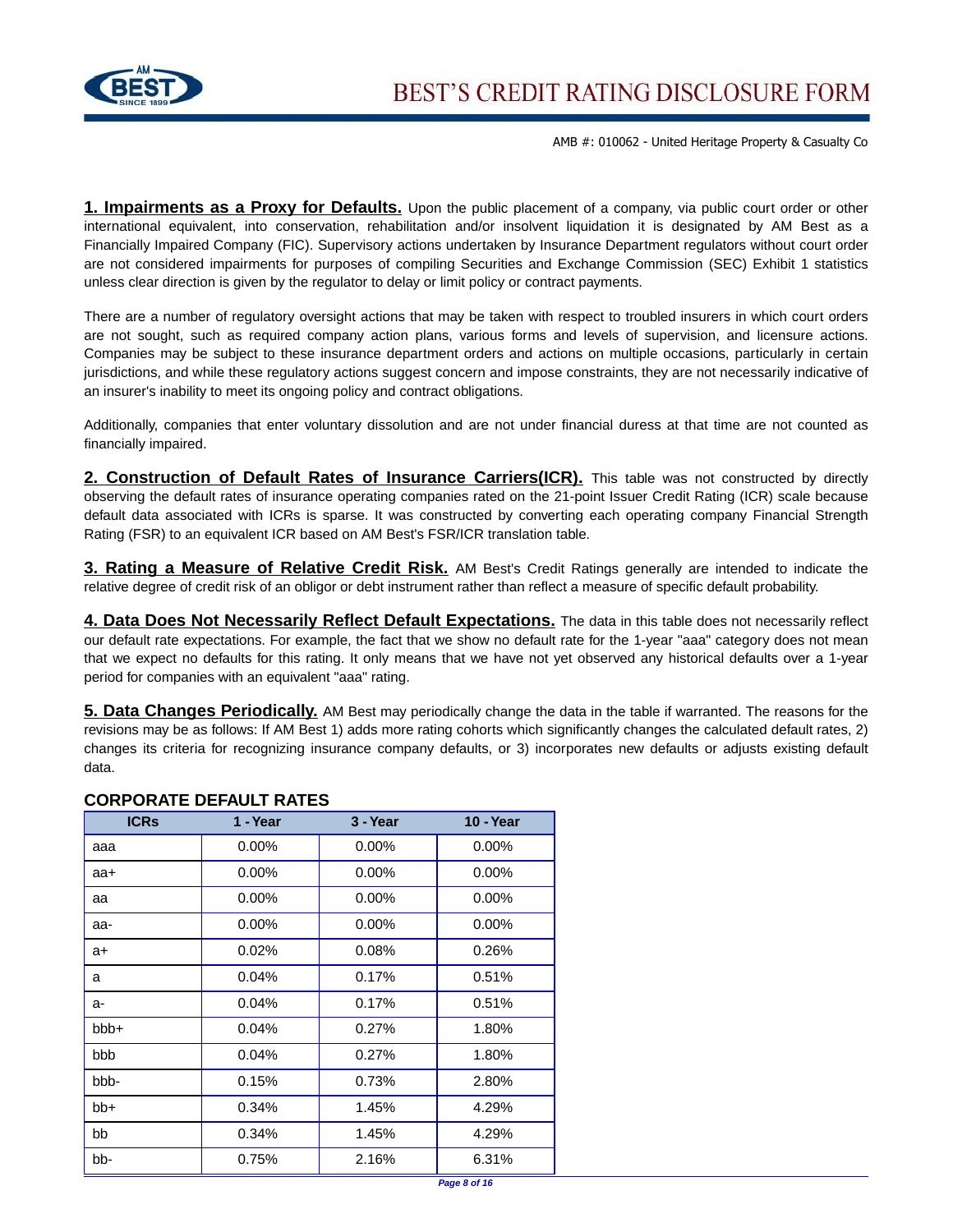

| <b>ICRS</b> | 1 - Year | 3 - Year | <b>10 - Year</b> |
|-------------|----------|----------|------------------|
| $b+$        | 1.13%    | 3.27%    | 7.56%            |
| b           | 1.51%    | 4.39%    | 8.81%            |
| b-          | 1.51%    | 4.39%    | 8.81%            |
| $CCC +$     | 3.45%    | 6.90%    | 12.07%           |
| CCC         | 3.71%    | 6.93%    | 11.64%           |
| CCC-        | 3.97%    | 6.96%    | 11.20%           |
| CC          | 3.97%    | 6.96%    | 11.20%           |
| с           | 3.51%    | 7.28%    | 11.64%           |

Note: Default rates based on notching applied to insurance ICRs.

See Best's Credit Rating Methodology, Typical Notching Difference Between Operating Company ICR and Holding Company ICR (Part IV, Exhibit B.1)

**1. Impairments as a Proxy for Defaults.** Upon the public placement of a company, via public court order or other international equivalent, into conservation, rehabilitation and/or insolvent liquidation it is designated by AM Best as a Financially Impaired Company (FIC). Supervisory actions undertaken by Insurance Department regulators without court order are not considered impairments for purposes of compiling Securities and Exchange Commission (SEC) Exhibit 1 statistics unless clear direction is given by the regulator to delay or limit policy or contract payments.

There are a number of regulatory oversight actions that may be taken with respect to troubled insurers in which court orders are not sought, such as required company action plans, various forms and levels of supervision, and licensure actions. Companies may be subject to these insurance department orders and actions on multiple occasions, particularly in certain jurisdictions, and while these regulatory actions suggest concern and impose constraints, they are not necessarily indicative of an insurer's inability to meet its ongoing policy and contract obligations.

Additionally, companies that enter voluntary dissolution and are not under financial duress at that time are not counted as financially impaired.

**2. Construction of Default Rates of Corporates.** This table was not constructed by directly observing the default rates of corporate ratings on the 21-point Issuer Credit Rating (ICR) scale because default data associated with corporate ICRs is sparse. Rather, this table was constructed by a) converting each default rate associated with each Financial Strength Rating (FSR) to its equivalent operating company ICR based on AM Best's FSR/ICR translation table, and then, b) converting the operating company ICR to an equivalent corporate rating based on a notching algorithm set forth in the criteria, Insurance Holding Company and Debt Ratings, to reflect the legal separation of insurance holding companies from operating insurers as well as the normal subordination of insurance holding company creditors to operating company policyholders.

**3. Ratings a Measure of Relative Credit Risk.** AM Best's Credit Ratings generally are intended to indicate the relative degree of credit risk of an obligor or debt instrument rather than reflect a measure of specific default probability.

**4. Data Does Not Necessarily Reflect Default Expectations.** The data in this table does not necessarily reflect our default rate expectations. For example, the fact that we show no default rate for the 1-year "aaa" category does not mean that we expect no defaults for this rating. It only means that we have not yet observed any historical defaults over a 1-year period for corporate obligations with an equivalent "aaa" rating.

**5. Data Changes Periodically.** AM Best may periodically change the data in the table if warranted. The reasons for the revisions may be as follows: If AM Best 1) adds more rating cohorts which significantly changes the calculated default rates, 2) changes its criteria for recognizing insurance company defaults, or 3) incorporates new defaults or adjusts existing default data.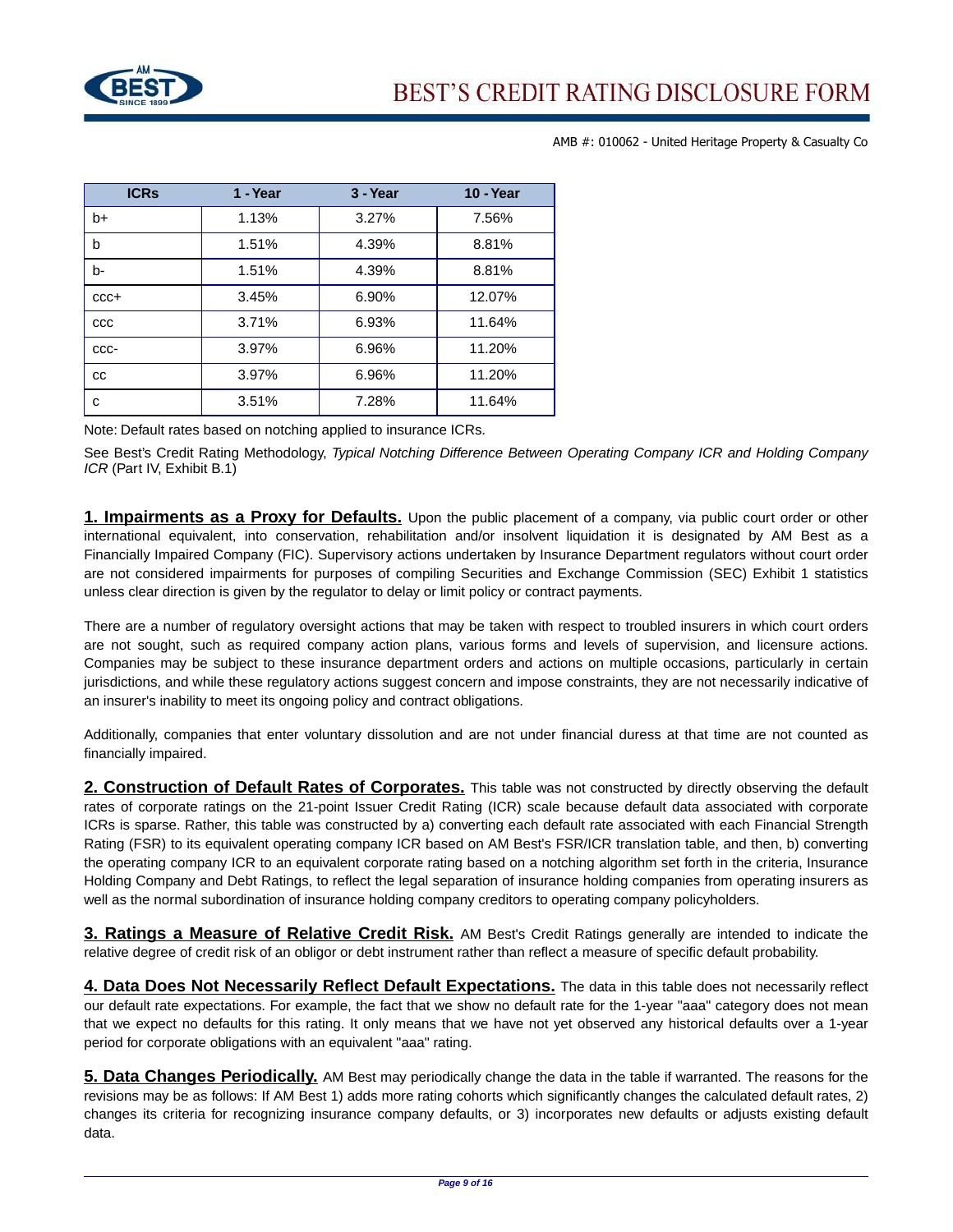

| <b>ICRs</b> | 1 - Year | 3 - Year | <b>10 - Year</b> |
|-------------|----------|----------|------------------|
| aaa         | 0.03%    | 0.11%    | 0.42%            |
| aa+         | 0.08%    | 0.14%    | 0.58%            |
| aa          | 0.11%    | 0.17%    | 0.69%            |
| aa-         | 0.14%    | 0.28%    | 0.88%            |
| a+          | 0.16%    | 0.33%    | 1.09%            |
| a           | 0.20%    | 0.41%    | 1.31%            |
| a-          | 0.22%    | 0.62%    | 2.24%            |
| bbb+        | 0.28%    | 0.96%    | 3.45%            |
| bbb         | 0.35%    | 1.26%    | 4.50%            |
| bbb-        | 0.45%    | 1.56%    | 5.48%            |
| bb+         | 0.84%    | 2.90%    | 10.00%           |
| bb          | 1.23%    | 4.68%    | 15.65%           |
| bb-         | 1.56%    | 6.02%    | 19.50%           |
| b+          | 3.28%    | 9.73%    | 31.11%           |
| b           | 3.73%    | 10.80%   | 33.58%           |
| b-          | 4.77%    | 13.08%   | 38.23%           |
| $ccc+$      | 6.74%    | 17.66%   | 47.84%           |
| ccc         | 10.33%   | 20.41%   | 49.46%           |
| CCC-        | 13.85%   | 23.11%   | 51.07%           |
| cc          | 19.53%   | 28.87%   | 57.44%           |
| с           | 23.30%   | 31.74%   | 59.04%           |

## **ASSET-BACKED SECURITIES DEFAULT RATES (All Subclasses)**

Source: Best's Insurance-Linked Securities & Structures Methodology

Best's Idealized Issue Default Matrix (Exhibit E.2)

**1. Asset-Backed Securities Default.** AM Best designates an asset-backed security as being in default if the issuer of the security failed to timely pay principal or interest due according to the terms of the security.

**2. Construction of Default Rates of Asset-Backed Securities.** This table was not constructed by directly observing the default rates of asset-backed securities. The default rates of the ratings in this category are equivalent to the default rates in Best's Idealized Issue Default Matrix. This matrix reflects AM Best's long-term view of defaults of asset-backed securities and structured finance transactions. This view was formed by considering the defaults associated with operating insurance companies rated by AM Best, the notching process employed to derive the ratings associated with holding company debt obligations, and the need to make distinctions between rating categories.

**3. Ratings a Measure of Relative Credit Risk.** AM Best's Credit Ratings generally are intended to indicate the relative degree of credit risk of and obligor or debt instrument rather than reflect a measure of specific default probability.

**4. Data Changes Periodically.** The data in the table will change if AM Best modifies Best's Idealized Issue Default Matrix. This matrix is published in Best's Insurance-Linked Securities & Structures Methodology and may be revised based on more recent insurance company default data.

For ratings issued in or endorsed into the European Union, historic default rates published by ESMA are available at: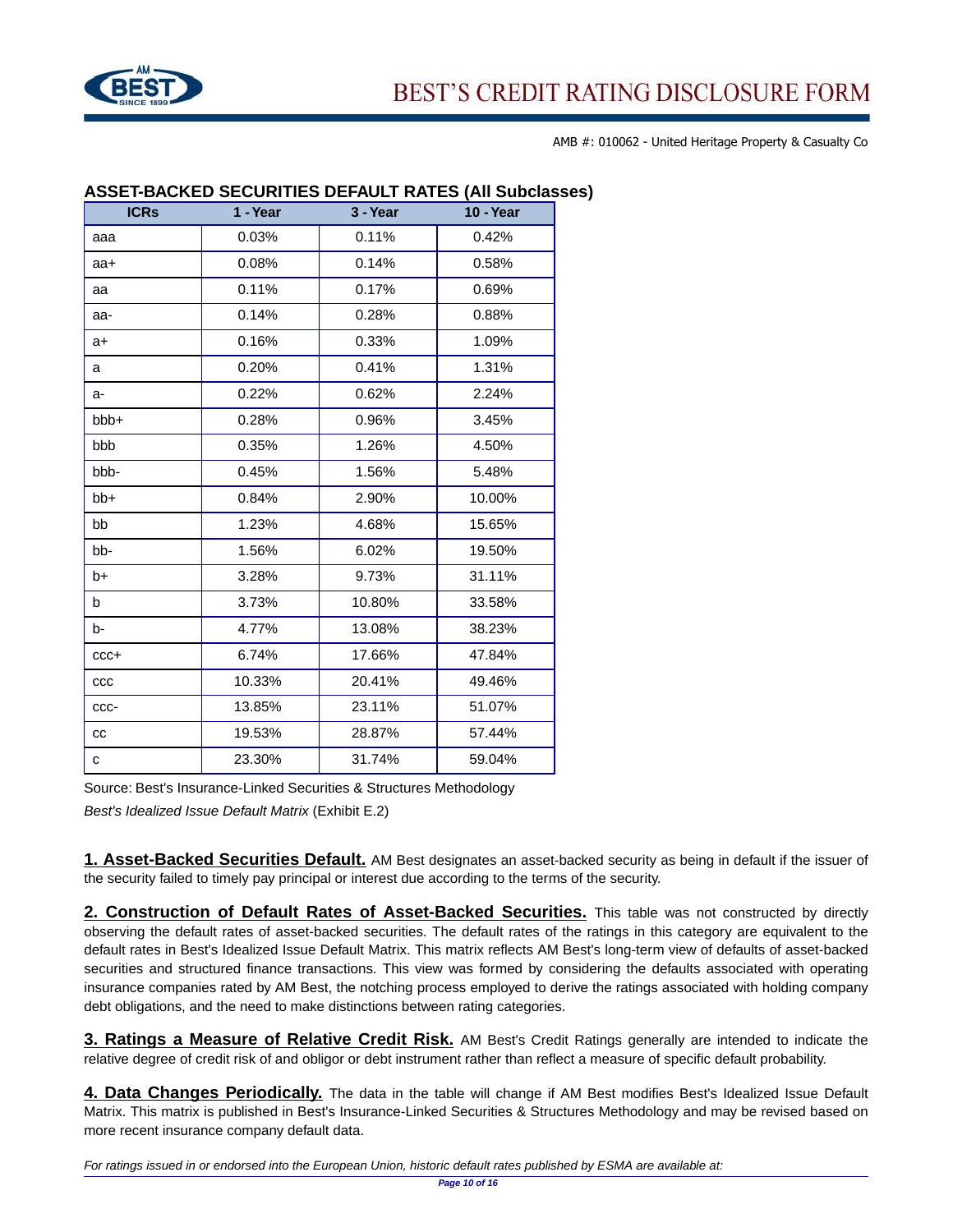

<https://cerep.esma.europa.eu/cerep-web/statistics/defaults.xhtml>

13. Information on the Sensitivity of the Credit Rating to Assumptions as required by Paragraph (a)(1)(ii)(M) of Rule 17g-7

| <b>Topic</b>                                             | (1) Key Assumption Detail                                                                                                                                                                                                                                                                                                                                                                                                                                                                                                                                                                                                                                                                                                                                                                                                                                                      | (2) Potential Impact on the Rating                                                                                                                                                                                                                                                                                                                                                                                                                                                                                                                                                                                                                                                                                                                                                                    |
|----------------------------------------------------------|--------------------------------------------------------------------------------------------------------------------------------------------------------------------------------------------------------------------------------------------------------------------------------------------------------------------------------------------------------------------------------------------------------------------------------------------------------------------------------------------------------------------------------------------------------------------------------------------------------------------------------------------------------------------------------------------------------------------------------------------------------------------------------------------------------------------------------------------------------------------------------|-------------------------------------------------------------------------------------------------------------------------------------------------------------------------------------------------------------------------------------------------------------------------------------------------------------------------------------------------------------------------------------------------------------------------------------------------------------------------------------------------------------------------------------------------------------------------------------------------------------------------------------------------------------------------------------------------------------------------------------------------------------------------------------------------------|
| Data Accuracy and<br><b>Reliability</b>                  | While public information is considered as part of<br>the rating process, AMB relies primarily on<br>audited financial statements, third party actuarial<br>reports, documents and assertions provided by<br>management. The assumption is that the<br>financial information provided is reliable and<br>credible, although AMB does not undertake to<br>verify the accuracy of this information.                                                                                                                                                                                                                                                                                                                                                                                                                                                                               | A material misstatement of financial<br>performance or capital position, whether through<br>negligence or fraud, could negatively affect a<br>company's rating. For example, inflated asset<br>valuations or a faulty actuarial opinion of reserve<br>adequacy could result in an incorrect<br>assessment of the financial strength of a<br>company.                                                                                                                                                                                                                                                                                                                                                                                                                                                  |
| Catastrophe Model<br>Risk                                | Key assumption used in determining this rating<br>takes into consideration information provided by<br>third party catastrophe modelers. Best does not<br>validate these models but assumes a degree of<br>confidence in these models which Best uses as<br>a benchmark to measure a company's exposure<br>to modeled catastrophe risk. Best also uses this<br>modeled output as a discussion point around<br>enterprise risk management and risk mitigation.<br>While this output can have a high degree of<br>variability, Best believes these models are very<br>useful tools which provides its users with the<br>expertise, research and technical knowledge<br>otherwise unavailable to them. Company<br>specific data quality, data resolution and<br>historical model reliability are also elements<br>which lend itself to confidence in the modeled<br>loss provided. | Catastrophe models are risk management tools<br>that can vary widely due to the actual event<br>(versus model event set) and model sensitivities<br>including geocoding / data resolution, data<br>quality (construction / ITV), reliability (missing<br>information) and coverage. Therefore, if<br>assumptions used in the model prove to be<br>significantly different from actual performance, a<br>company's capital position can be potentially<br>exposed to a material negative impact due to a<br>lack of reinsurance protection. Rating pressure<br>may occur as a result.                                                                                                                                                                                                                  |
| <b>Reinsurance Market</b><br>Capacity and Credit<br>Risk | A key assumption used in the determination of<br>this rating assumes no material change in<br>availability and/or credit quality of its reinsurers;<br>receivable balances to be current with no<br>evidence of overdue material balances or third-<br>party credit default/dispute risk. Given the<br>significant role that third party reinsurance plays<br>in this rating, this rating is heavily dependent on<br>reinsurance and susceptible to reinsurer default.                                                                                                                                                                                                                                                                                                                                                                                                         | In the event reinsurance capacity available to the<br>company is materially and negatively impacted<br>and/or its reinsurers inability or unwillingness to<br>pay its claims, negative rating pressure could<br>occur.                                                                                                                                                                                                                                                                                                                                                                                                                                                                                                                                                                                |
| Holding Company /<br>Affiliates                          | Assumes no sudden change in holding company<br>leverage, coverage and/or liquidity. Additional<br>assumptions include no change in credit<br>facilities to obtain letters of credit from a<br>commercial bank, through the placement of<br>assets in trust. If rating includes a level of rating<br>enhancement based on a degree of implicit and<br>explicit support provided by the parent company<br>and/or affiliate, the assumption is that the level<br>of support will remain prospectively.                                                                                                                                                                                                                                                                                                                                                                            | Any sudden change in holding company<br>leverage, coverage, and or liquidity could result<br>in a rating change for both the holding company<br>and its operating insurance subsidiaries. Any<br>alteration in a parent (holding) company's ability<br>to provide implicit and/or explicit parental<br>support could alter Best's view of rating<br>enhancement which could suddenly cause a<br>rating downgrade. In addition, changes in<br>enhancement provided to group-rated members,<br>may have an impact on the rating(s). Best<br>evaluates impact on capital via forecasted BCAR<br>including planned dividends to Parent and by<br>evaluating BCAR for the entire Enterprise based<br>on tangible equity. The starting point for every<br>rating is the stand-alone evaluation of the legal |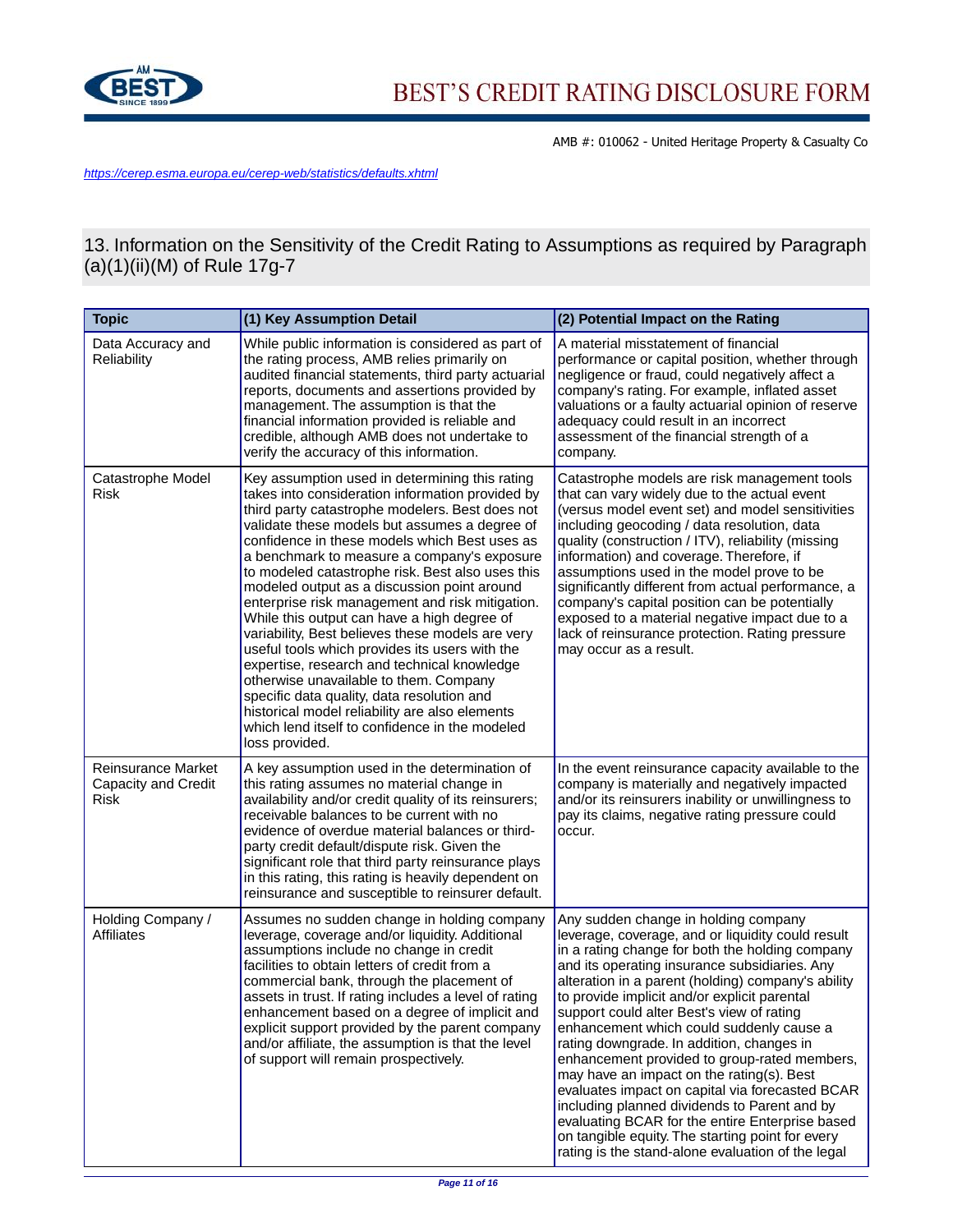

| <b>Topic</b>           | (1) Key Assumption Detail                                                                                                                                                                                                                                                                                                                                         | $(2)$ Potential Impact on the Rating                                                                                                                                                                                                                                                                                                                                                                                |
|------------------------|-------------------------------------------------------------------------------------------------------------------------------------------------------------------------------------------------------------------------------------------------------------------------------------------------------------------------------------------------------------------|---------------------------------------------------------------------------------------------------------------------------------------------------------------------------------------------------------------------------------------------------------------------------------------------------------------------------------------------------------------------------------------------------------------------|
|                        |                                                                                                                                                                                                                                                                                                                                                                   | entity's balance sheet strength, operating<br>performance and business profile.                                                                                                                                                                                                                                                                                                                                     |
| <b>Regulatory Risk</b> | A key assumption used in determining this rating<br>takes into account this company's significant<br>concentration risk and exposure to changes in<br>judicial, regulatory and legislative decisions. This<br>assessment assumes no material changes in<br>these areas but is considered as part of this<br>company's qualitative review and business<br>profile. | Due to the company's significant concentration<br>risk, it's exposure to changes in judicial,<br>regulatory and legislative decisions could<br>adversely impact the ongoing operational and<br>underwriting strategies of the company. This<br>could result in a potential impact on the Credit<br>Ratings prospectively and is considered as part<br>of this company's qualitative review and<br>business profile. |

# 14. Information on the Representations, Warranties, and Enforcement Mechanisms as required by Paragraph (a)(1)(ii)(N) of Rule 17g-7

The representations, warranties, and enforcement mechanisms available to investors which were disclosed in the prospectus, private placement memorandum, or other offering documents for the asset-backed security and that relate to an asset pool underlying the asset-backed security. This disclosure only applies to Rating Actions associated with asset-backed securities as defined by section 3(a)(79) of the Securities Exchange Act of 1934, as amended. Furthermore, the disclosure applies to assetbacked securities that were initially rated on or after September 26, 2011.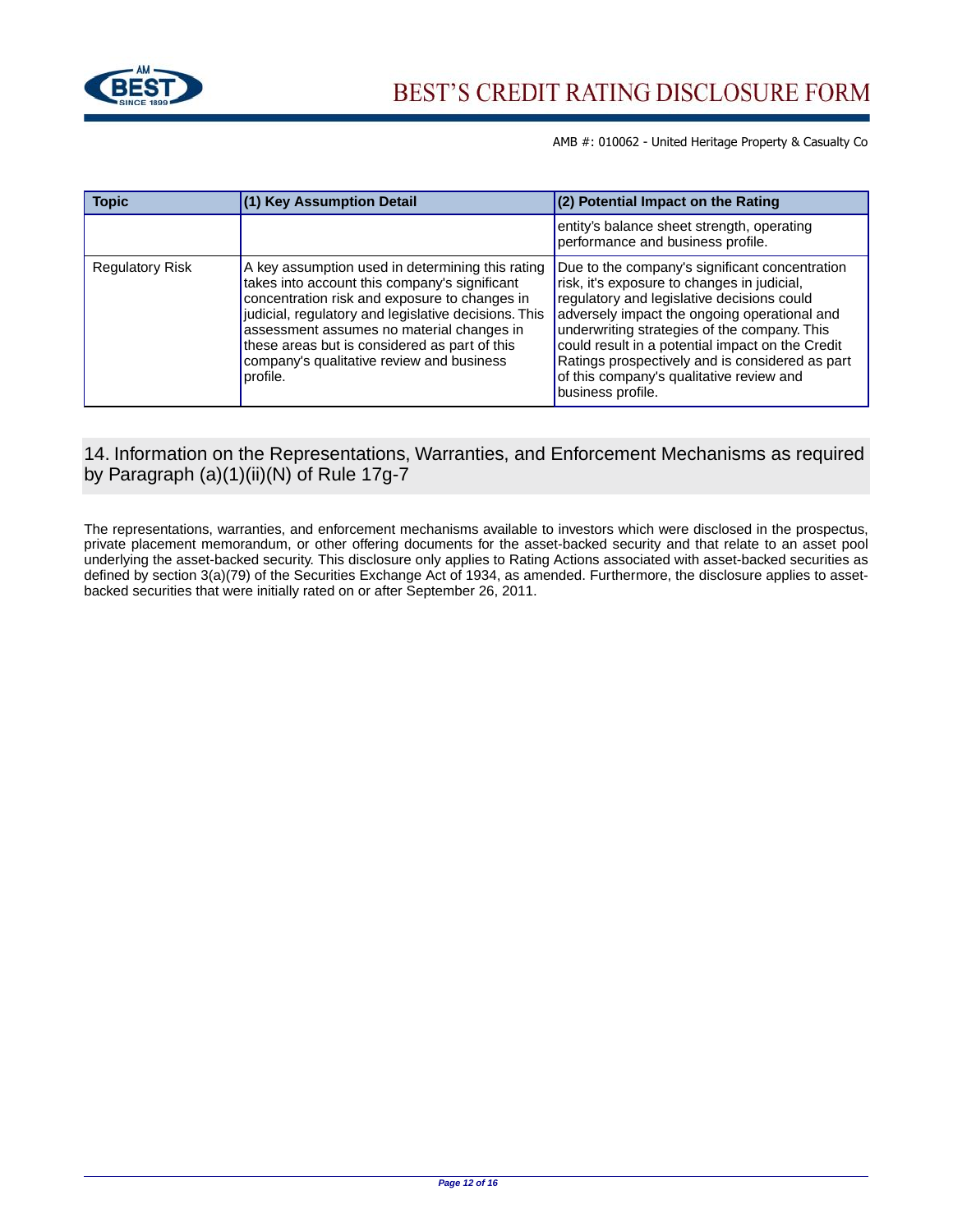

15. Attestation as required by Paragraph (a)(1)(iii) of Rule 17g-7

# **Attestation**

Attached is a signed statement by a person within AM Best that has responsibility for the Rating Action and, to the best knowledge of the person: (A) No part of the Credit Rating was influenced by any other business activities; (B) The Credit Rating was based solely upon the merits of the obligor, security, or money market instrument being rated; and (C) The Credit Rating was an independent evaluation of the credit risk of the obligor, security, or money market instrument.

As the person responsible for this Rating Action, which was determined through the rating committee process, to the best of my knowledge:

• No part of the Credit Rating was influenced by any other business activities;

• The Credit Rating was based solely upon the merits of the obligor, security, or money market instrument being rated; and

• The Credit Rating was an independent evaluation of the credit risk of the obligor, security, or money market instrument.

Note: Best's Credit Ratings are a product/service of AM Best Rating Services, Inc. and not of any particular individual group or committee within AM Best.

Name, Title: **/s/ Kenneth Johnson**, MD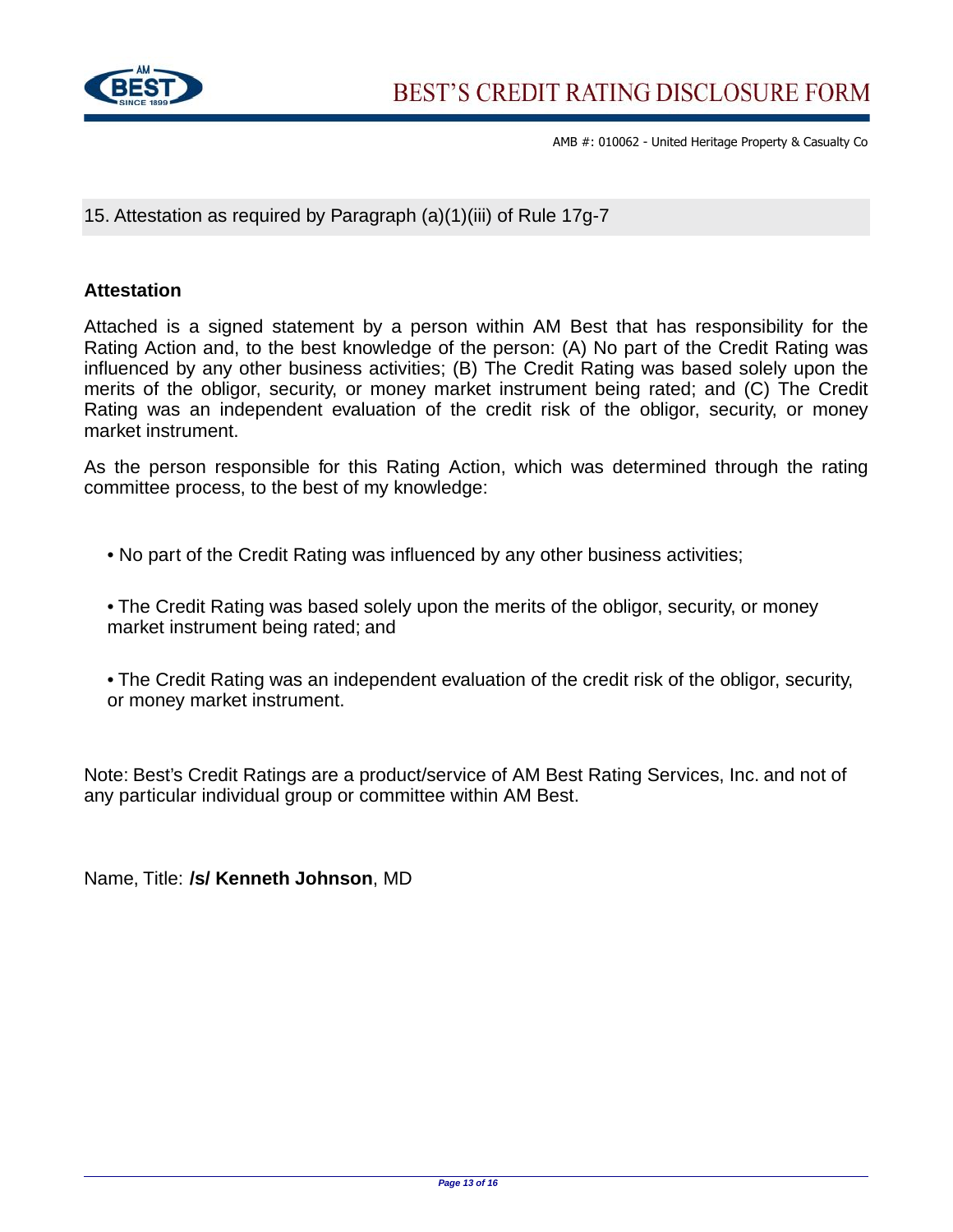

# 16. Additional Regulatory Disclosures

#### **Balance Sheet Strength: Strong**

- **•** At year-end 2021, United Heritage Property and Casualty Company (UHPC) maintained a strong level of riskadjusted capitalization as measured by Best's Capital Adequacy Ratio (BCAR) at the 99.6% confidence level.
- **•** Declining surplus over the last five years driven by underwriting losses.
- **•** Net and gross underwriting leverage measures are elevated relative to the private passenger standard auto and homeowners composite. Higher ceded leverage driven by above-average reinsurance dependence.
- **•** High-quality investment portfolio with close to 90.0% of invested assets held in fixed-income securities, cash and short-term investments.
- **•** Generally favorable loss reserve development on both and accident-year and calendar-year basis in the last nine years.

#### **Operating Performance: Marginal**

- **•** Historical operating trends have been inconsistent with moderate-to-high volatility of key operating performance metrics in the last five years.
- **•** Ongoing exposure to weather-related events remains a challenge for achieving profitability. Significant fluctuation in underwriting losses year to year due to variance in the frequency and severity of weather-related losses.
- **•** Five-year average combined ratio compares unfavorably to the composite. Loss and loss adjustment expense ratio varies significantly year to year, while expense ratio is consistently higher than the composite average.
- **•** Five-year average pre-tax and total return on revenue and return on equity measures are negative.

#### **Business Profile: Limited**

- **•** Limited business profile with operations in Idaho, Utah, Oregon, and Arizona. At year-end 2021, Idaho made up 46.3% of direct premiums written.
- **•** UHPC's lines of business include homeowners, private passenger automobile, auto physical damage, farmowners, and commercial multi-peril. At year-end 2021, homeowners made up 56.8% of net premiums written (NPW) and auto made up 35.9% of NPW.
- **•** Control over distribution is limited with products sold through independent agents.
- **•** The company receives a significant benefit in technology as well as back-office and administrative functions through its parent, United Heritage Financial Group (UHFG).

#### **Enterprise Risk Management: Appropriate**

- **•** The company has a formal enterprise risk management (ERM) program. Responsibility for and oversight of risk management, enterprise profitability and corporate governance of the United Heritage enterprise ultimately rests with the board of directors of UHFG and its senior management.
- **•** The company's Risk Committee, along with the Audit Committee, is responsible for overseeing the internal control system within the company, including the ERM process. This includes the review and approval of key risks and ensuring that an appropriate risk management framework is established and maintained.
- **•** The company hired a full-time chief risk officer in 2019.

#### **Outlook Rationale**

The stable outlooks reflect AM Best's expectation that the company will maintain its overall balance sheet strength assessment, supported by risk-adjusted capitalization at the strong level, as measured by BCAR, and that strategic initiatives implemented by management will stabilize results over the intermediate term.

#### **Additional Disclosures:**

- **•** For information on whether the credit rating is solicited or unsolicited, please see Section 10 above.
- **•** For information on the lead rating analyst and name and address of the entity responsible for the rating, please see the "Best's Credit Rating Analyst" box at the beginning of this form.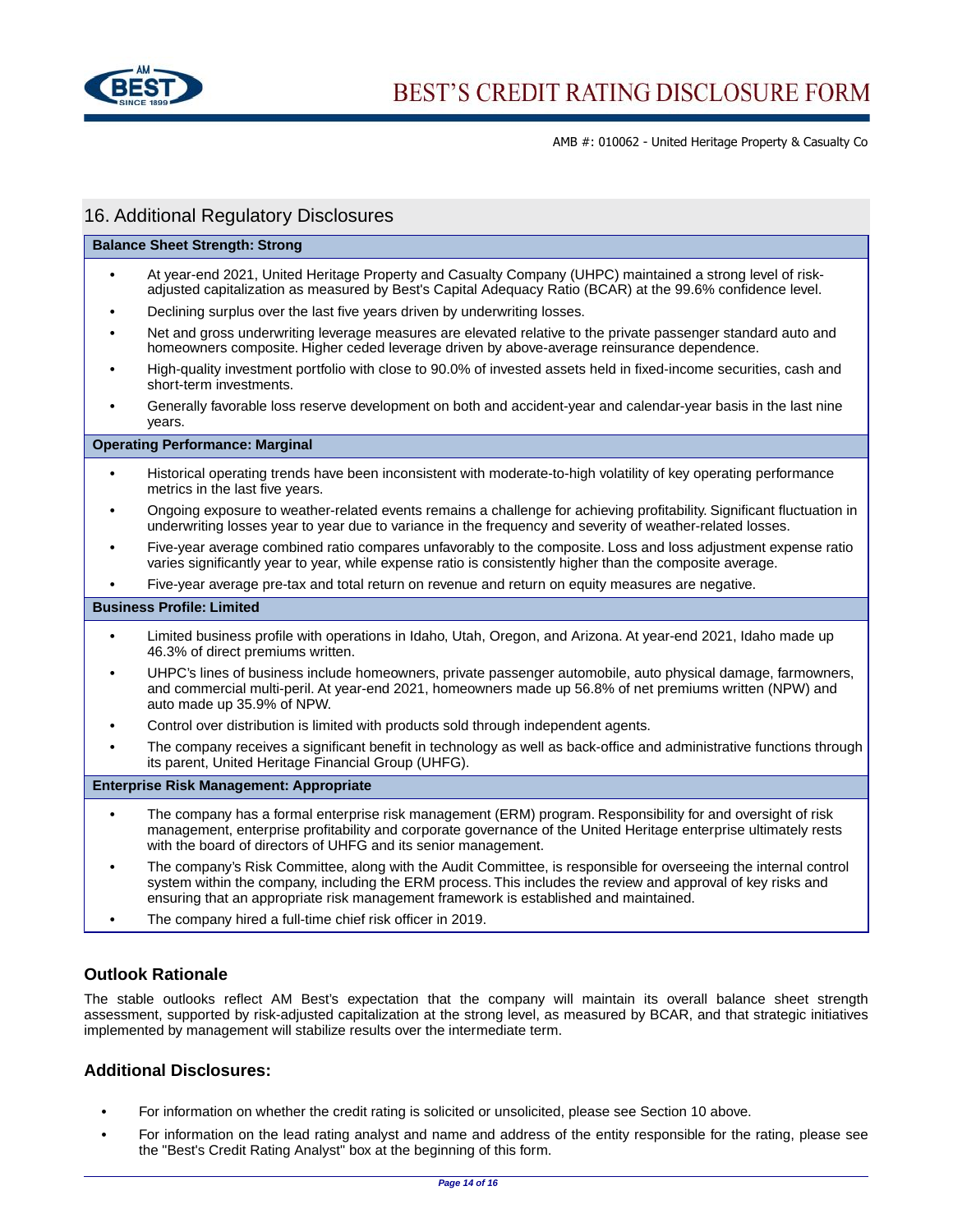

- **•** For information on the person primarily responsible for approving the credit rating, please see Section 15 above.
- **•** For information on the substantially material sources of information for this rating action, please see Section 8 above.
- **•** For more information on the methodology used to develop this rating action, please see Section 2 above.
- **•** The below listed model was used to determine this rating. For a description of the model, see the link to the associated criteria in Section 2.
	- **•** US Property/Casualty Best's Capital Adequacy Ratio (BCAR) Model
- **•** For information on actions or events that could lead to an upgrade or downgrade, please see Section 11 above.
- **•** For information on the rating categories and symbols, please see the "View Definition" links in the rating boxes in Section 1 above.
- **•** For information on the definition of default, please see Section 12 above.
- **•** For information on the sensitivity of assumptions in the rating process, please see Section 13 above.
- **•** The credit rating was disclosed to the rated entity prior to publication.
- **•** The below Environmental, Social, and Governance (ESG) factors are considered key drivers regarding the change to the AM Best Credit Rating or Rating Outlook:

#### **ESG factor and materiality to the Best's Credit Rating and/or rating outlook change:**

Weather-related events (including stress testing capabilities and non-modelled risks) are a key driver leading to the credit rating action.

Reputational risks stemming from the environmental, social or governance factors are a key driver leading to the credit rating action.

Governance factors are a key driver leading to the credit rating action.

**•** [Guidance on how ESG factors are considered](http://www3.ambest.com/ambv/ratingmethodology/openpdf.aspx?ubcr=1&ri=1416#ESG)

**Copyright © 2022 by A.M. Best Company, Inc. and/or its affiliates (collectively, "AM Best"). All rights reserved.** No part of this report or document may be distributed in any written, electronic, or other form or media, or stored in a database or retrieval system, without the prior written permission of AM BEST. For additional details, refer to our Terms of Use available at AM BEST's website: [www.ambest.com/terms.](www.ambest.com/terms) All information contained herein was obtained by AM BEST from sources believed by it to be accurate and reliable. Notwithstanding the foregoing, AM BEST does not make any representation or warranty, expressed or implied, as to the accuracy or completeness of the information contained herein, and all such information is provided on an "as is" and "as available" basis, without any warranties of any kind, either express or implied. Under no circumstances shall AM BEST have any liability to any person or entity for (a) any loss or damage of any kind, in whole or in part caused by, resulting from, or relating to, any error (negligent or otherwise) or other circumstance or contingency within or outside the control of AM BEST or any of its directors, officers, employees, or agents in connection with the procurement, collection, compilation, analysis, interpretation, communication, publication or delivery of any such information, or (b) any direct, indirect, special, consequential, compensatory, punitive or incidental damages whatsoever (including without limitation, personal injury, pain and suffering, emotional distress, loss of revenue, loss of present or prospective profits, loss of business or anticipated savings, or loss of goodwill) resulting from the use of, or inability to use, any such information, in each case, regardless of (i) whether AM BEST was advised in advance of the possibility of such damages, (ii) whether such damages were foreseeable, and (iii) the legal or equitable theory (contract, tort or otherwise) upon which the claim is based. The credit ratings, assessments, financial reporting analysis, projections, and other observations, if any, constituting part of the information contained herein are, and shall be construed solely as, statements of opinion and not statements of fact or recommendations to purchase, sell or hold any securities, insurance policies, contracts or any other financial obligations, nor does it address the suitability of any particular financial obligation for a specific purpose or purchaser. Credit risk is the risk that an entity may not meet its contractual, financial obligations as they come due. Credit ratings do not address any other risk, including but not limited to, liquidity risk, market value risk or price volatility of rated securities. NO WARRANTY, EXPRESS OR IMPLIED, AS TO THE ACCURACY, TIMELINESS, COMPLETENESS, MERCHANTABILITY OR FITNESS FOR ANY PARTICULAR PURPOSE OF ANY SUCH RATING OR OTHER OPINION OR INFORMATION IS GIVEN OR MADE BY AM BEST IN ANY FORM OR MANNER WHATSOEVER. Each credit rating or other opinion must be weighed solely as one factor in